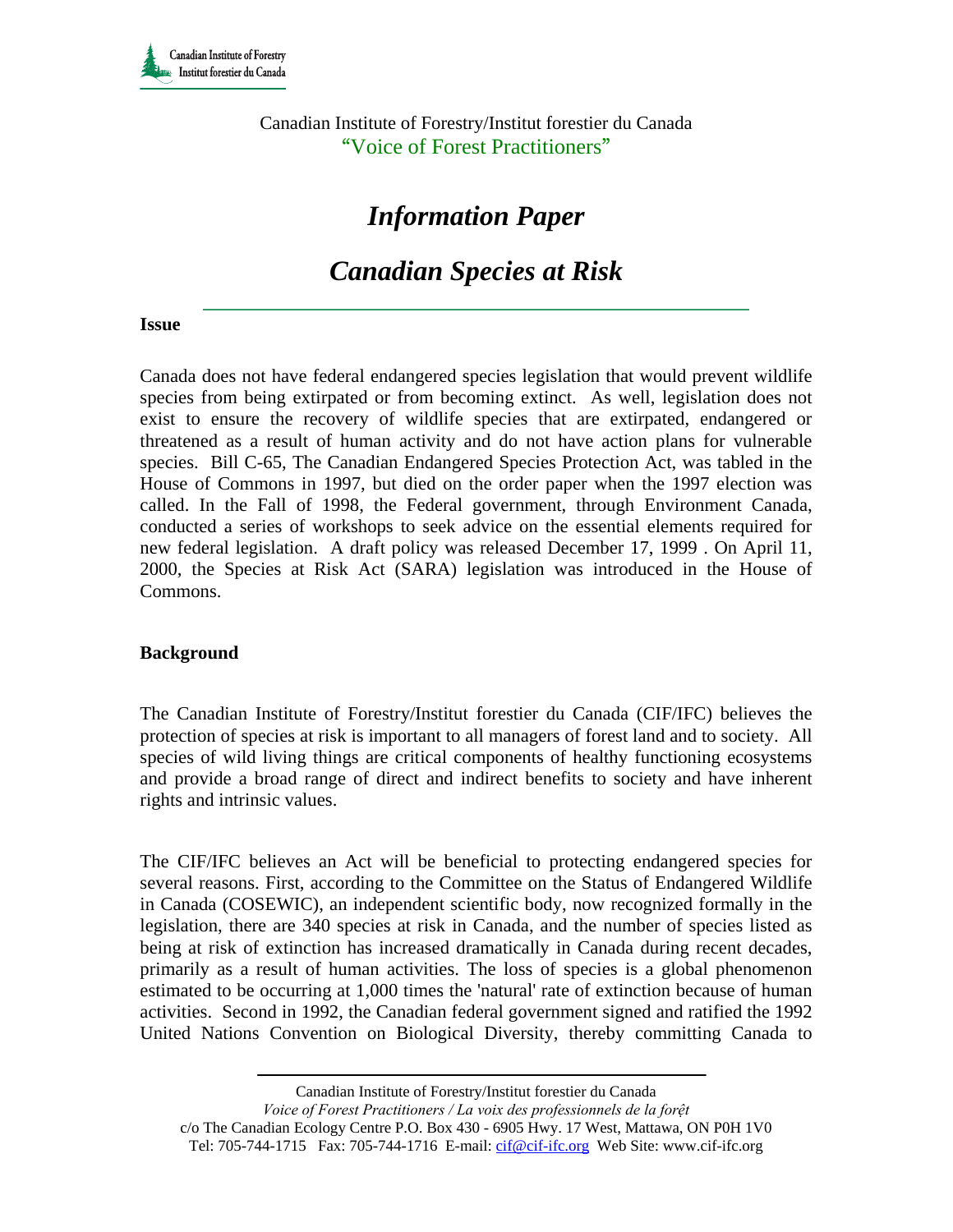

conservation of endangered species and ecosystems. Finally, many of Canada's threatened and endangered species cross jurisdictional boundaries, and the legislation supports the required cooperation among communities, provinces, federal government and other national and state governments outside of Canada.

Predating legal developments for endangered species is the National Accord for the Protection of Species at Risk signed in 1996 by most provincial and territorial ministers responsible for wildlife and by the federal government. This Accord commits governments to a national approach to protect and prevent species in Canada from becoming extinct as a result of human activities. The Accord serves as a blueprint for the coordination of government activities.

## **CIF/IFC Position**

- 1. The CIF/IFC supports the National Accord for the Protection of Species at Risk, and urges the federal government to ensure the following issues are contained within the Canadian Endangered Species Protection Act:
- Encourage partnership and strong support within all interest groups including local and indigenous communities, forestry and resource-based industries.
- Establish the listing of species at risk by an independent scientific body.
- Establish province by province, reliable and adequate inventories of habitats and species to set baselines. Such inventories need to complement provincial and national forest inventories and the national and local programs of criteria and indicators of sustainable forest management.
- Develop and implement immediately short- and long-term conservation programs and recovery plans for species at risk.
- Pursue non-regulatory approaches to species conservation through education, information dissemination and stewardship initiatives.
- Develop incentive programs, in cooperation with landowners, for conservation of species at risk and their habitats, and define property responsibilities. Incentives may include tax reductions and subsidies.
- Develop recognition programs (such as the Forest Stewardship Recognition Program) that stimulate awareness and appreciation for stewardship, sustainable practices and biodiversity conservation efforts in Canada's forests.
- Establish effective inter- and intra-provincial and international mechanisms of cooperation for the protection and restoration of forest habitats for species at risk that cross jurisdictional boundaries.
- Provide adequate funding to implement legislation and programs.
- Liaise with the Convention on International Trade in Endangered Species (CITES) and the World Conservation Union (IUCN).

Canadian Institute of Forestry/Institut forestier du Canada

*Voice of Forest Practitioners / La voix des professionnels de la forệt*  c/o The Canadian Ecology Centre P.O. Box 430 - 6905 Hwy. 17 West, Mattawa, ON P0H 1V0 Tel: 705-744-1715 Fax: 705-744-1716 E-mail: cif@cif-ifc.org Web Site: www.cif-ifc.org